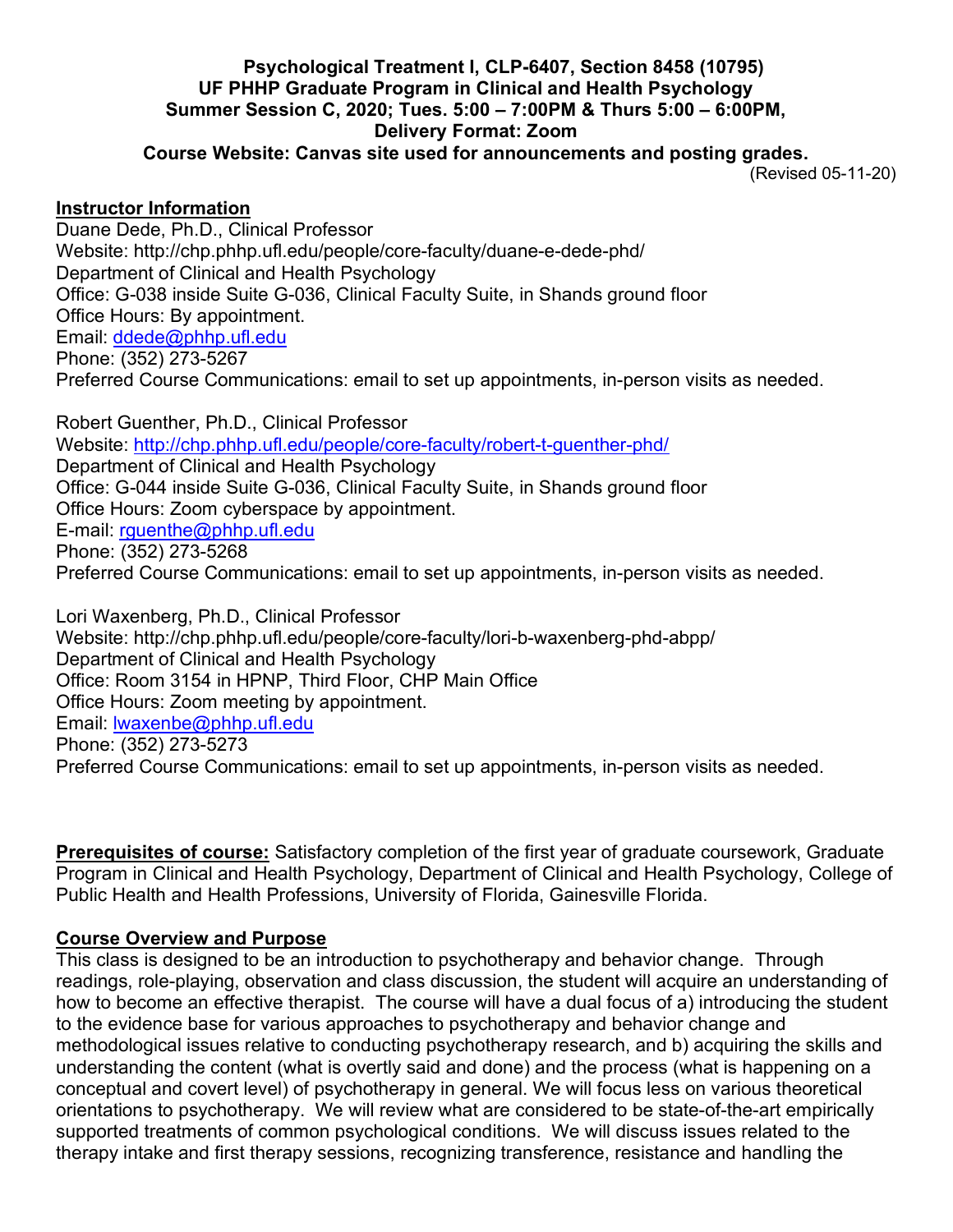"difficult patient." Students will be encouraged to appreciate their role as therapist and the power of the therapeutic relationship/alliance as most strongly determining treatment outcomes, above and beyond intervention techniques. Reading assignments are selected to highlight empirical, methodological and practical aspects of psychotherapy (engaging clients, effecting change, and negotiating roadblocks as well as maintaining professional boundaries and managing ethical conflicts and responsibilities).

## Relation to Program Outcomes

Graduates of the UF CHP graduate program in clinical psychology are expected to become licensed practitioners in their future positions. They may focus on research but they are also expected to be fully competent practitioners. This is the first and main course preparing graduate students as providers of psychological treatments. Dedication to the tasks of this course will prepare our graduate students for that role in graduate school and throughout their careers.

## Course Objectives

Upon successful completion of the course, students should be able to:

1. Describe the research literature in general terms with respect to findings regarding empirical

support for treatments of those common psychological conditions covered by our texts.

2. Describe the distinction between process and outcome in psychotherapy.

3. Detail the conceptual underpinnings of the empirically supported treatments being reviewed.

4. Demonstrate knowledge of the material via weekly quizzes, active participation during reviews of material.

5. Demonstrate basic process skills of active listening and empathic responding in interactions with role-played clients.

6. Develop interventions for a broad range of conditions not specifically covered, using the principles learned in this course.

7. Provide a general conceptual framework for the psychotherapeutic enterprise across the spectrum of psychopathology.

8. Demonstrate basic practical skills with regard to record generation (note-writing) and management (development of problem list and treatment plan).

## Instructional Methods

Completion of quizzes, lecture with group discussion, and focused skill-building role-play exercises will comprise the majority of class sessions. The role of the instructors will be to: present an overview of selected topics from the readings, provide additional reading material and learning resources with up-to-date research findings, encourage active participation in discussions of the material, guide the role-play exercises and provide timely performance feedback. Expectations for students are to attend class fully prepared, read assigned materials prior to class in preparation for quizzes and lectures, participate actively in discussions, and embrace the role-play exercises so as to allow assessment of the basic clinical skills of students.

Course Materials REQUIRED TEXTBOOKS: (AVAILABLE AT UF BOOKSTORE)

Clinical Handbook of Psychological Disorders, Fifth Edition: A Step-by-Step Treatment Manual. Edited by David H. Barlow. New York: The Guilford Press, 2014. ISBN-10: 1462513263 ISBN-13: 978-1462513260 (Older editions are not the same. Do not use them.)

Building Basic Therapeutic Skills: A Practical Guide for Current Mental Health Practice by Jeanne Albronda Heaton. Jossey-Bass; San Francisco, 1998. ISBN: 0787939846.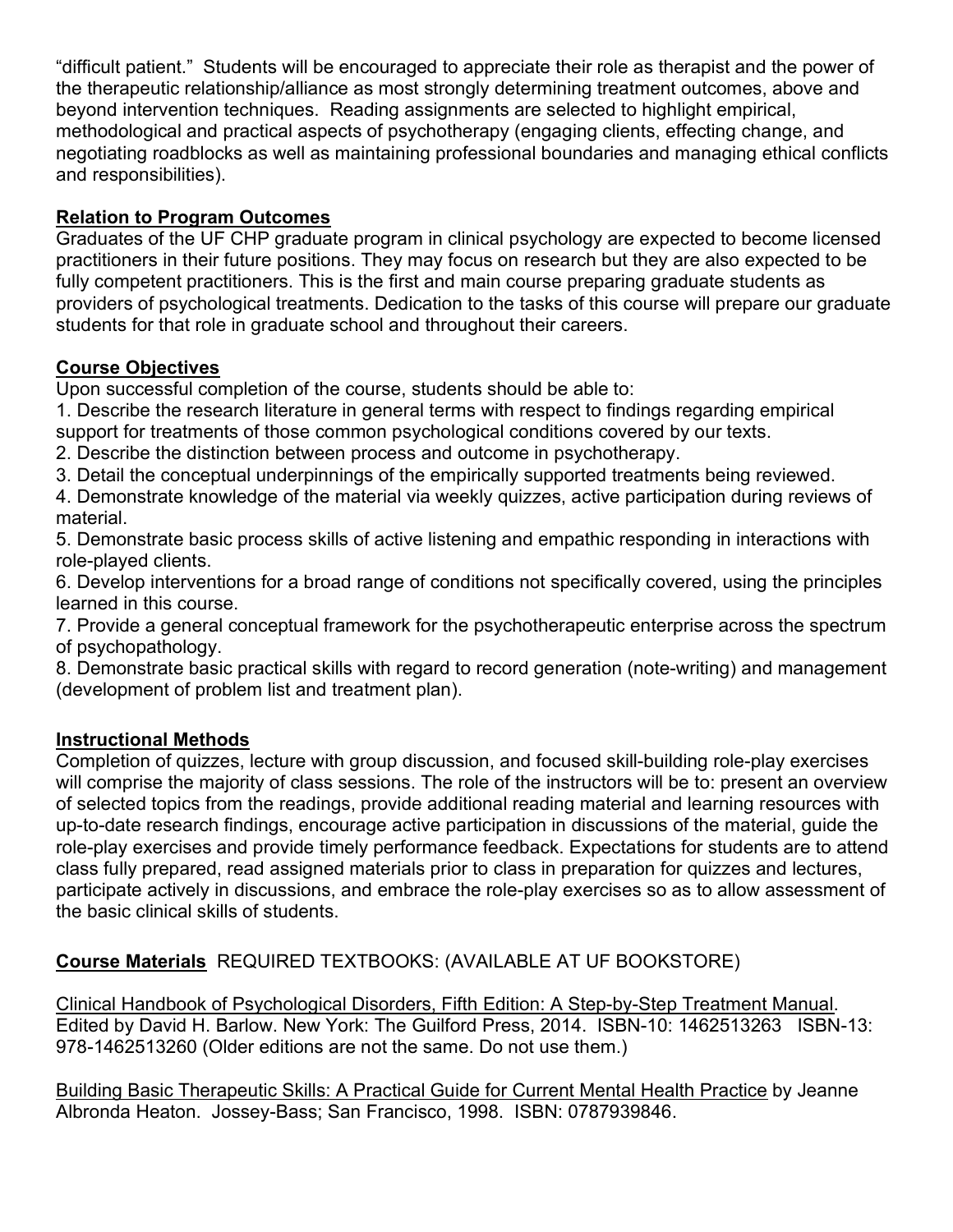Doing CBT: A Comprehensive Guide to Working with Behaviors, Thoughts and Emotions by David F. Tolin. New York: The Guilford Press, 2016. ISBN: 9781462527076

Suicide & Psychological Pain: Prevention That Works by Jack Klott, 2012. Eau Claire, WI: Premier Publishing and Media. ISBN-10: 1936128160; ISBN-13: 978-1936128167

# Course Policies

## Expectations Regarding Course Behavior:

You are expected to watch every lecture well prepared to participate actively in live discussions of the reading material. You are responsible for demonstrating your understanding (or lack thereof) of the material via comments that you initiate. Critical comments are welcome as long as they contribute to open ongoing respectful discussion.

Electronic devices may be required for some of the quizzes, which can be taken via Canvas. Unless otherwise instructed, please refrain from excessive use of tablets, laptops, cell phones or any other electronic devices while participating in class as it can become distracting and inconsiderate of other students and the instructor. Please do not arrive late to class as it is distracting and inconsiderate of others.

#### Policy related to make-up work:

Attendance of class is mandatory. Three or more unexcused absences will result in failure of the course. Missed classes due to illness will require demonstration of making up missed work and experiences. If students must be absent, it is expected they will contact the instructor as soon as possible and be responsible for any missed material. Students who miss lectures are expected to acquire lecture notes from other students who attended.

We expect you to attend and to be prepared to participate in all class sessions. Personal issues with respect to class attendance or fulfillment of course requirements will be handled on an individual basis. If you must miss a class because of a foreseeable conflict (i.e., professional conference, athletic competition, religious observance, etc.) you are expected to notify us immediately to set-up alternative arrangements prior to the date when you will be absent. Please note that all faculty are bound by the UF policy for excused absences. For information regarding the UF Attendance Policy see the Registrar website for additional details:

https://catalog.ufl.edu/ugrad/current/regulations/info/attendance.aspx

## Reporting illnesses and family emergencies:

In the event you experience an unexpected illness, family, or otherwise personal emergency please notify us immediately to set up alternative arrangements. You must provide clear evidence that you have made up any and all work and training experiences that you missed.

## What is expected of you:

Quizzes on reading assignments will be administered at the beginning of the class for which that assignment was made. The quizzes will assess student learning of therapeutic procedures, understanding of the evidence base for treatment approaches, and methodology for establishment of empirical support for treatments. Quiz scores (or other methods for assessing completion of reading assignments) will count for 50% of the course grade. Written work (see Case Write-Up below) will count for 20%. Role-play participation and associated project completion will count for 30%.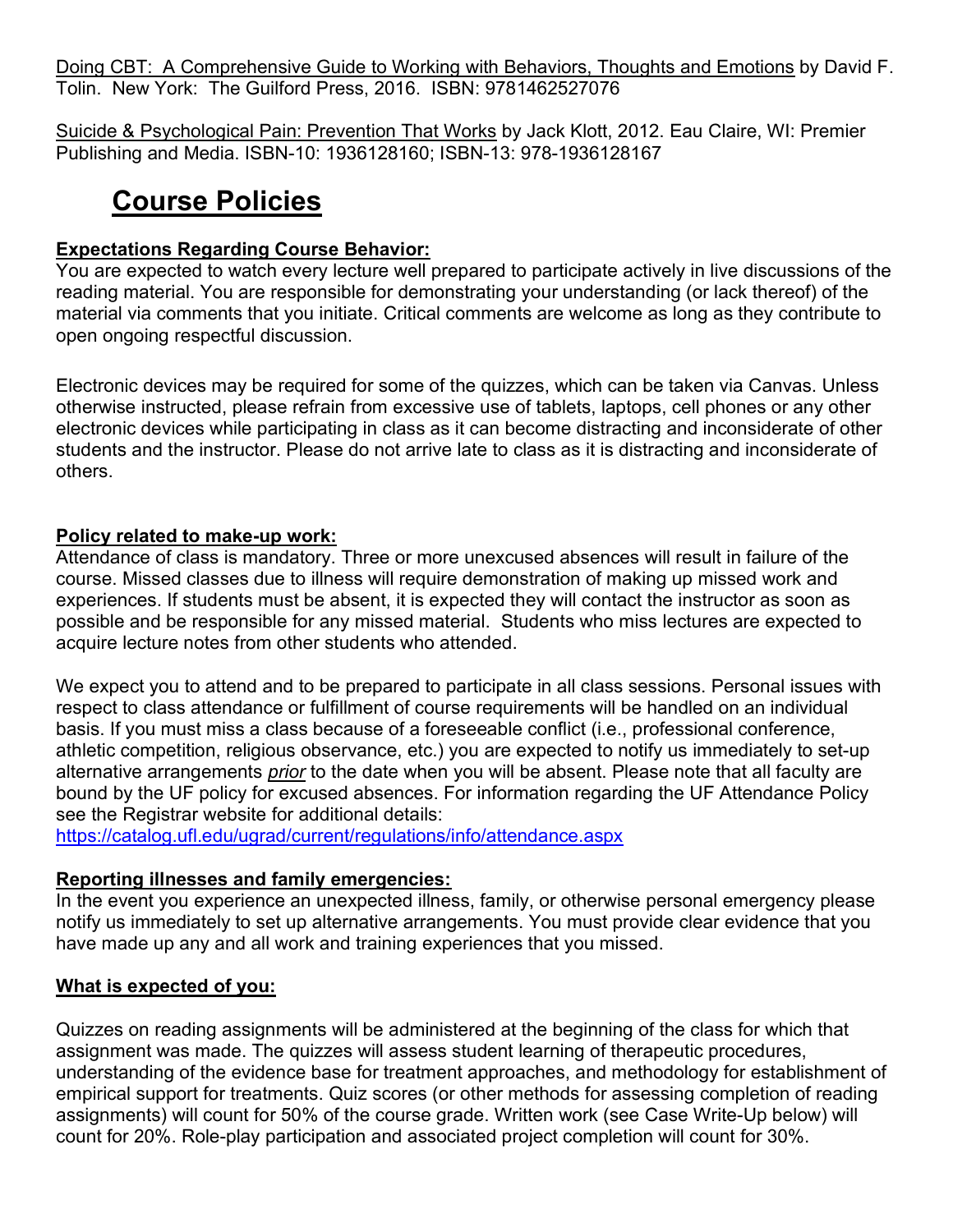Case Write-Up: The student is required to 1) observe three or more sessions of ongoing therapy by advanced students or faculty, 2) attend at least two supervision sessions on those cases (more is better), and 3) write a problem list, treatment plan, and three session notes for the case observed.

The student is expected to participate in classroom discussions and role-playing activities. Instructors and TA will observe and evaluate the quality of each student's participation in these activities. Although classroom participation will not factor into the grade, unacceptable participation may result in the requirement of make-up work, and it may potentially result in course failure if felt to be frankly inadequate. Performance in the role-play exercises will be evaluated by performance rubric, scores will be recorded in Canvas, and they will affect the final course grade.

## Extra Credit:

No extra credit is offered for this course.

## Grading Scale:

| <b>Points</b>   | 93- | $90-$ | $87 -$ | $83 -$ | 80- | 77           | 73- | 70-           | $67 -$ | 63- | 60-     | <b>Below</b> |
|-----------------|-----|-------|--------|--------|-----|--------------|-----|---------------|--------|-----|---------|--------------|
| earned          | 100 | 92    | 89     | 86     | 82  | 79           | 76  | 72            | 69     | 66  | 62      | 60           |
| Letter<br>Grade | A   | $A-$  | B+     | В      | в-  | $\mathbf{v}$ | ັ   | $\sim$<br>ັບ− |        | ┗   | −<br>-ש |              |

## Final Grades:

| Grade               |  |      | в. |                                    |      | -91 | <b>WF</b>                        | ΝG              | S-U |
|---------------------|--|------|----|------------------------------------|------|-----|----------------------------------|-----------------|-----|
| Points  4.00   3.67 |  | 3.33 |    | $3.00$   2.67   2.33   2.00   1.67 | 1.33 |     | 1.00   0.67   0.00   0.00   0.00 | $0.00$ $ 0.00 $ |     |

We will utilize Canvas for this course. However, if problems are encountered, please contact the UF Help Desk for technical support at:

- Learning-support@ufl.edu
- $\bullet$  (352) 392-HELP select option 2
- https://lss.at.ufl.edu/help.shtml

## Academic Support:

If you feel that you need additional academic support in this class please contact us immediately. Please do not wait until it is too late to ask for assistance (i.e., last day of class or when your grade is very low and may be unrecoverable). Come and discuss issues with us during office hours or by appointment.

## University Honesty Policy:

UF students are bound by The Honor Pledge which states, "We, the members of the University of Florida community, pledge to hold ourselves and our peers to the highest standards of honor and integrity by abiding by the Honor Code. On all work submitted for credit by students at the University of Florida, the following pledge is either required or implied: "On my honor, I have neither given nor received unauthorized aid in doing this assignment." The Honor Code

(https://www.dso.ufl.edu/sccr/process/student-conduct-honor-code/) specifies a number of behaviors that are in violation of this code and the possible sanctions. Furthermore, you are obligated to report any condition that facilitates academic misconduct to appropriate personnel. If you have any questions or concerns, please consult with the instructor or TA in this class.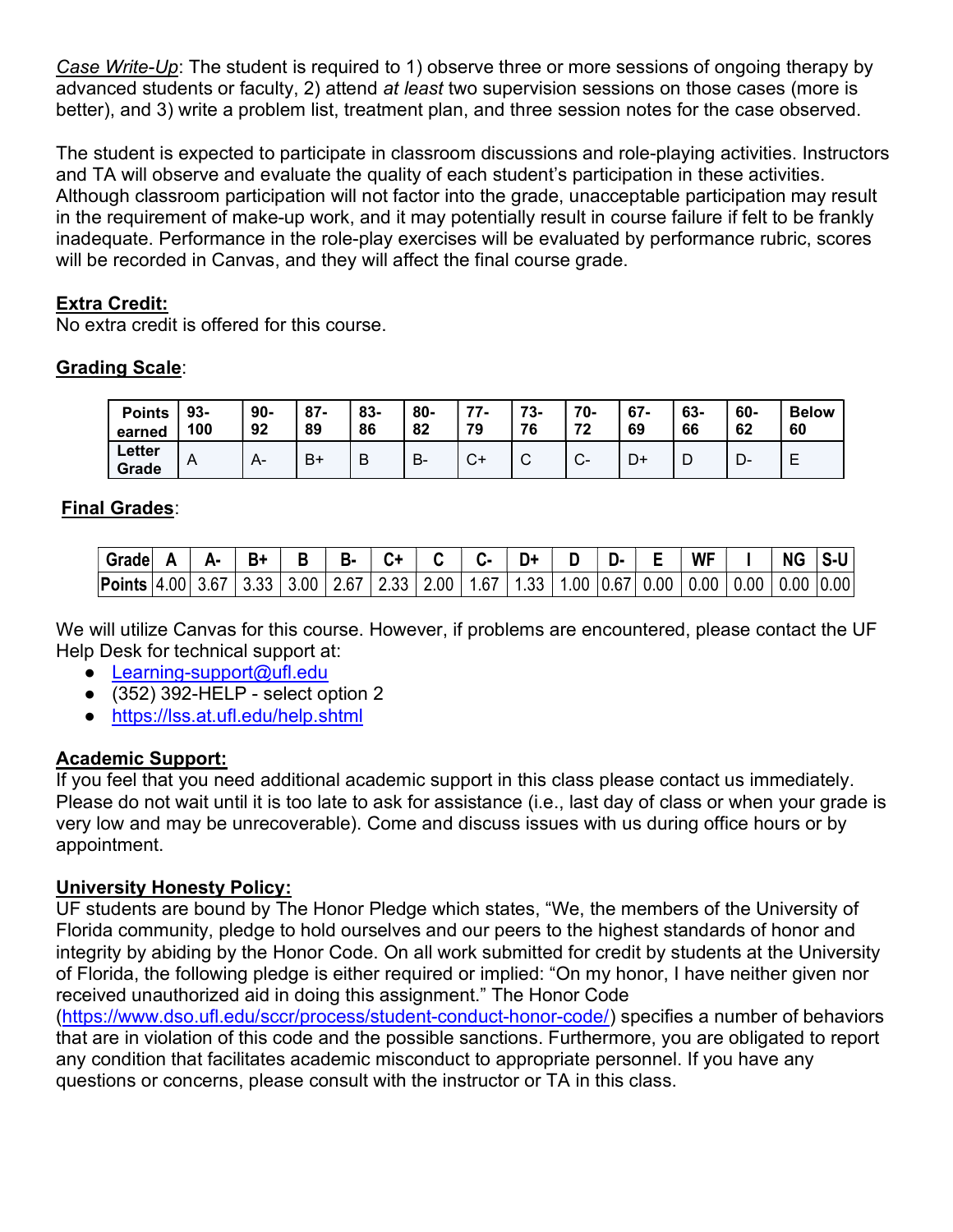## SUPPORT SERVICES

#### Accommodations for Students with Disabilities

If you require classroom accommodation because of a disability, you must register with the Dean of Students Office http://www.dso.ufl.edu within the first week of class. The Dean of Students Office will provide documentation of accommodations to you, which you must then give to me as the instructor of the course to receive accommodations. Please make sure you provide this letter to me by the end of the second week of the course. The College is committed to providing reasonable accommodations to assist students in their coursework.

#### Counseling and Student Health

Students sometimes experience stress from academic expectations and/or personal and interpersonal issues that may interfere with their academic performance. If you find yourself facing issues that have the potential to or are already negatively affecting your coursework, you are encouraged to talk with an instructor and/or seek help through University resources available to you.

- The Counseling and Wellness Center 352-392-1575 offers a variety of support services such as psychological assessment and intervention and assistance for math and test anxiety. Visit their web site for more information: http://www.counseling.ufl.edu. On line and in person assistance is available.
- You Matter We Care website: http://www.umatter.ufl.edu/. If you are feeling overwhelmed or stressed, you can reach out for help through the You Matter We Care website, which is staffed by Dean of Students and Counseling Center personnel.
- The Student Health Care Center at Shands is a satellite clinic of the main Student Health Care Center located on Fletcher Drive on campus. Student Health at Shands offers a variety of clinical services. The clinic is located on the second floor of the Dental Tower in the Health Science Center. For more information, contact the clinic at 392-0627 or check out the web site at: https://shcc.ufl.edu/
- Crisis intervention is always available 24/7 from the Alachua County Crisis Center: (352) 264-6789 http://www.alachuacounty.us/DEPTS/CSS/CRISISCENTER/Pages/CrisisCenter.aspx
- You may also contact the University Police Department at 392-1111, or you can call 9-1-1 for any emergency.

Please do not wait until you reach a crisis to call and talk with someone. We have helped many students through stressful situations impacting their academic performance. You are not alone so do not be afraid to ask for assistance.

#### Course Evaluation Process

Students are expected to provide feedback on the quality of instruction in this course by completing the anonymous online course evaluation at https://evaluations.ufl.edu. Evaluations are typically open during the last two or three weeks of the semester, but students will be given specific times when they are open. Summary results of these assessments are available to students at https://evaluations.ufl.edu/results/. The quality of instruction depends very heavily on student feedback via these evaluations. Course evaluations strongly influences faculty candidacy for promotion. We sincerely hope all students make use of this important resource for maintaining the quality of instruction in our programs.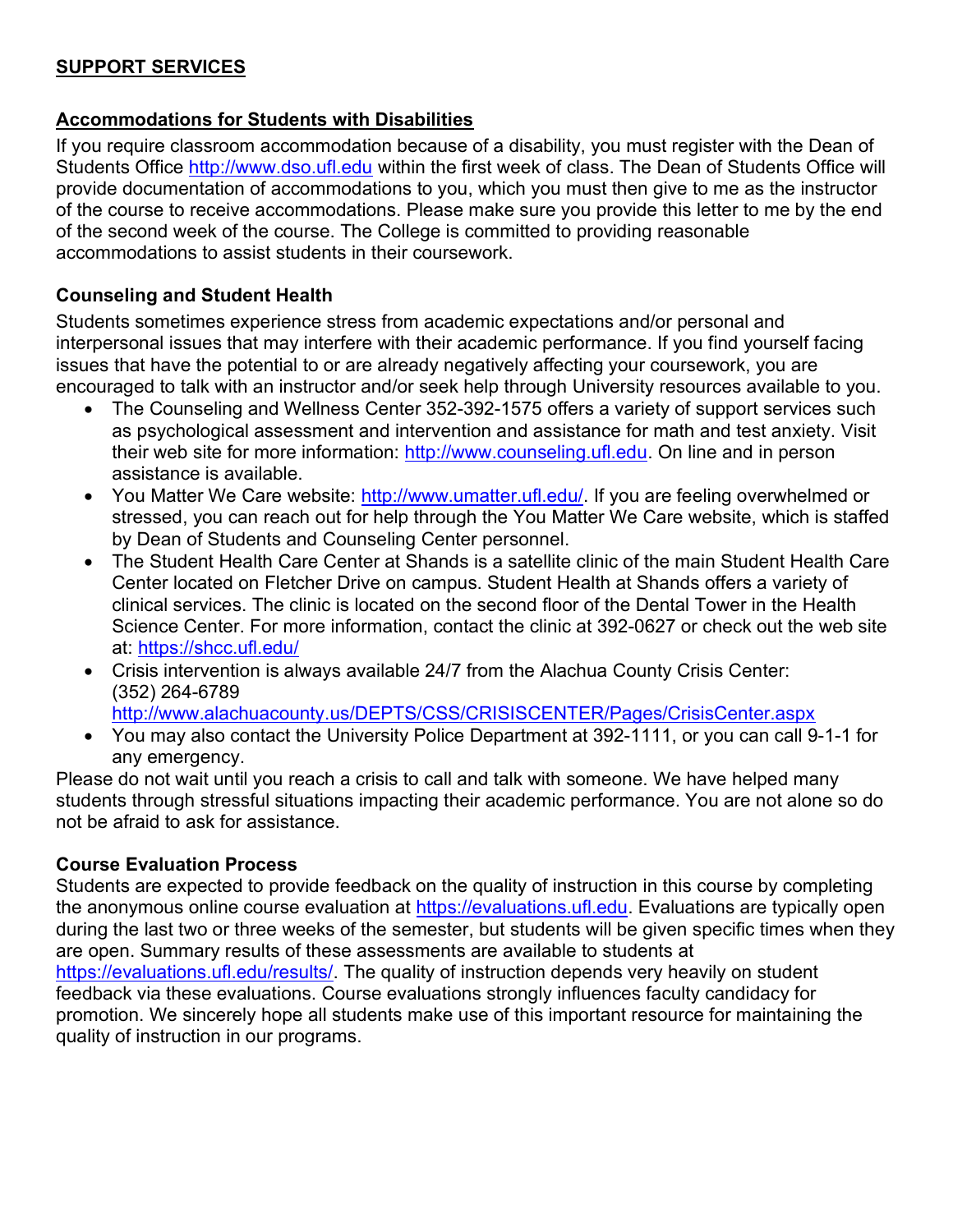## Calendar of Topics and Readings

| Day<br><b>Date</b> | #              | Instr                        | <b>Topic</b>                                                                                                                                                     | <b>Barlow text</b>       | <b>Heaton text</b>                                   | <b>Tolin text</b>            | Supplemental<br><b>Readings</b> |
|--------------------|----------------|------------------------------|------------------------------------------------------------------------------------------------------------------------------------------------------------------|--------------------------|------------------------------------------------------|------------------------------|---------------------------------|
| Tu<br>5/12         |                | LW<br>RG<br>DD               | Intro to course.<br>Preparations for conducting psychotherapy.<br>Active listening skills Necessary & sufficient<br>conditions for change - Person-Centered ΨTx. |                          | Intro, 1 Observation<br>2 Eval/Assessmt<br>4 Rapport |                              | Rogers 1992                     |
| Th<br>5/14         | $\overline{2}$ | LW                           | Clinical interviewing                                                                                                                                            |                          | 3 First session, Dx/Tx<br>5 Tx interviewing          |                              |                                 |
| Tu<br>5/19         | 3              | LW<br><b>DD</b><br><b>RG</b> | Role-play exercise (active listening, starting<br>first therapy session, interviewing)<br>Panic disorder                                                         | 1 Panic d/o              |                                                      |                              |                                 |
| Th<br>5/21         | 4              | <b>RG</b>                    | Post-traumatic stress disorder                                                                                                                                   | 2 PTSD                   |                                                      | 11 Exposure                  |                                 |
| Tu<br>5/26         | 5              | LW<br><b>RG</b><br><b>DD</b> | Role Play (PTSD)<br>CBT Theory - What Causes Distress?                                                                                                           |                          |                                                      | 2-5, CBT Theory              |                                 |
| Th<br>5/28         | 6              | LW                           | CBT Interventions - Behavioral                                                                                                                                   |                          |                                                      | 8-10 & 12,<br>Behavioral Int |                                 |
| Tu<br>6/2          | $\overline{7}$ | LW<br>DD<br><b>RG</b>        | Role Play (CBT)<br><b>CBT</b> Interventions - Cognitive                                                                                                          |                          |                                                      | 13-14 & 16.<br>Cognitive Int |                                 |
| Th<br>6/4          | 8              | <b>RG</b>                    | CBT - Putting it all Together                                                                                                                                    |                          |                                                      |                              |                                 |
| Tu<br>6/9          | 9              | LW<br><b>DD</b><br>RG        | Role-play (CBT)<br>Charting - treatment planning, problem listing,<br>note writing in the problem-oriented medical<br>record (POMR) format; Supervision          |                          | 9 Making the most of<br>supervision                  |                              |                                 |
| Th<br>6/11         | 10             | <b>RG</b>                    | <b>Obsessive Compulsive Disorder</b>                                                                                                                             | 4 OCD                    |                                                      |                              |                                 |
| Tu<br>6/16         | 11             | LW<br><b>DD</b><br><b>RG</b> | Role-play (OCD)<br>Diversity Issues                                                                                                                              |                          |                                                      |                              | Watters 2010                    |
| Th<br>6/18         | 12             | <b>DD</b>                    | Diversity Issues                                                                                                                                                 |                          |                                                      |                              |                                 |
| Tu<br>6/23         |                |                              | <b>SUMMER BREAK</b>                                                                                                                                              |                          |                                                      |                              |                                 |
| Th<br>6/25         |                |                              | <b>SUMMER BREAK</b>                                                                                                                                              |                          |                                                      |                              |                                 |
| Tu<br>6/30         |                | LW                           | <b>SUMMER BREAK</b>                                                                                                                                              |                          |                                                      |                              |                                 |
| Th<br>7/2          |                |                              | <b>SUMMER BREAK</b>                                                                                                                                              |                          |                                                      |                              |                                 |
| Tu<br>7/7          | 13             | <b>DD</b>                    | Psychiatry                                                                                                                                                       |                          |                                                      |                              |                                 |
| Th<br>7/9          | 14             | LW                           | Acceptance and commitment therapy                                                                                                                                |                          |                                                      |                              | Luoma,<br>Chapters 1 & 2        |
| Tu<br>7/14         | 15             | LW<br>DD<br><b>RG</b>        | Role Play (ACT)<br><b>ACT</b>                                                                                                                                    |                          |                                                      | 15 - Acceptance              |                                 |
| Th<br>7/16         | 16             | <b>RG</b>                    | <b>Generalized Anxiety Disorder</b>                                                                                                                              | 5 Acceptance<br>tx/o GAD |                                                      |                              |                                 |
| Tu<br>7/21         | 17             | LW<br><b>DD</b><br>RG        | Role Play (GAD)<br><b>Relaxation Training</b>                                                                                                                    |                          |                                                      |                              | Goldfried & Davison, 1994       |